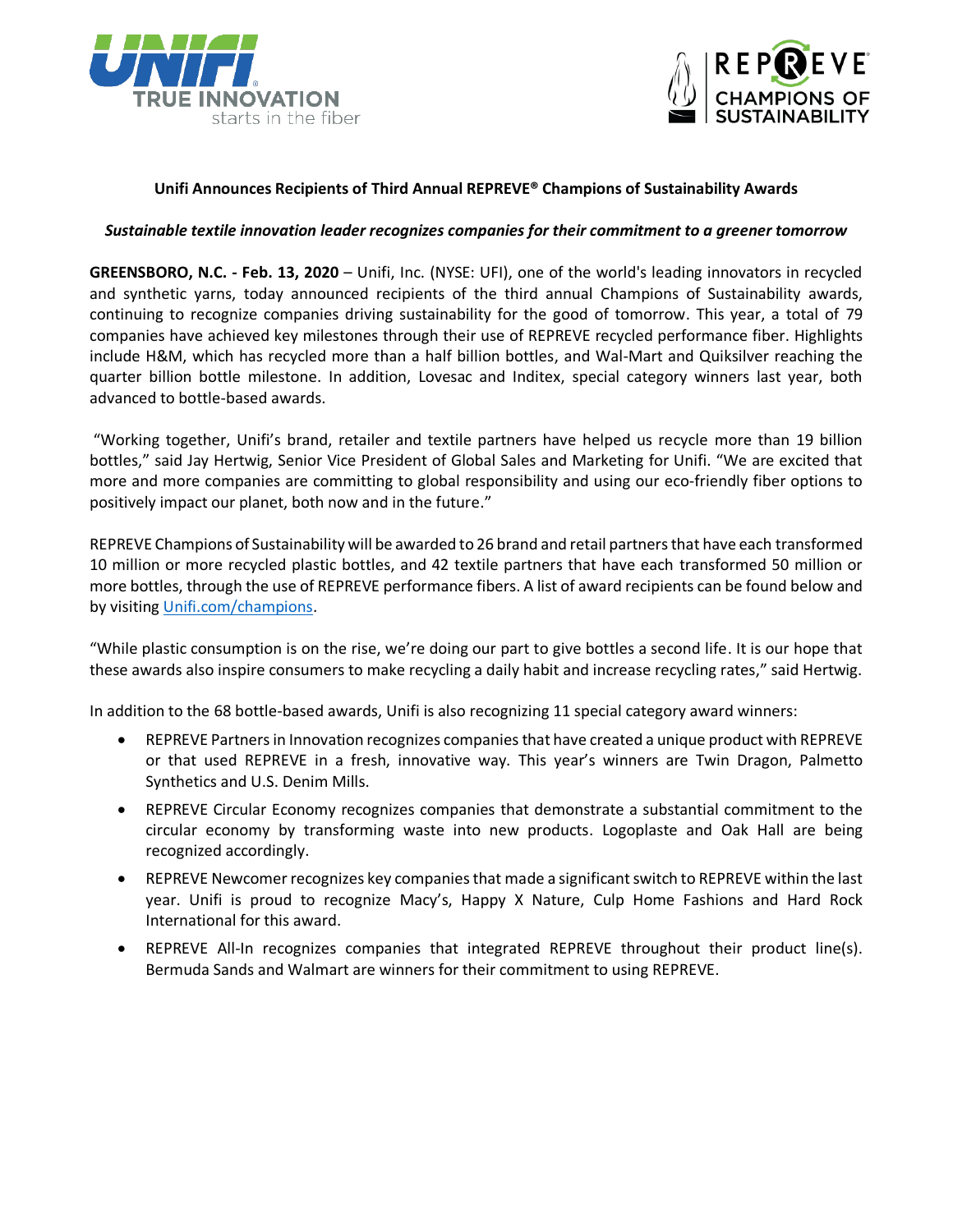#### **REPREVE Champions of Sustainability:**

**Brand & Retailer Bottle Awards** Aeropostale Gildan Haggar HanesBrands Haworth H&M Inditex **JCPenney** Jordache Lindex Lovesac Lucky Textiles Momentum NIKE Okaïdi Patagonia Polartec Quiksilver Target Timberland The North Face Under Armour

**Textile Partner Bottle Awards** Antex Knitting Billion Rise Clarotex Copen Darlington Duvaltex Elevate Textiles Freudenberg Performance **Materials** Hamrick Mills Hornwood Inc Inmobiliaria Apopa Intradeco Jiangyin Chunlan Kipas Küçükçalık MAS Fabrics Merinos Milliken & Company Nanjing Haixinlining Nantong Dafuhao Nantong Shuanghong Ningbo Huayao Ningbo Shenzhou Pettenati Pride Performance Fabrics Saehan Sage Automotive Interiors Shandong Hongye Shanghai Challenge Textile Shuford Mills LLC Snyder Enterprises Inc

Suzhou Yunmei Swisstex Direct LLC Tah Tong Textile Texhong Texpasa USA LLC Textufil S.A. Tuntex Worldon Wujiang Zhonglian Wuxi Changjiang Yuanwen

### **Special Category Awards**

## **REPREVE Partners in Innovation** Twin Dragon Palmetto Synthetics U.S. Denim Mills

# **REPREVE Circular Economy**

Logoplaste Oak Hall

### **REPREVE Newcomer**

Macy's Happy X Nature Culp Home Fashions Hard Rock International

### **REPREVE All-in** Bermuda Sands Walmart

### **About Unifi:**

Unifi, Inc. (NYSE: [UFI\)](http://markets.financialcontent.com/prnews/quote?Symbol=UFI) is a global textile solutions provider and one of the world's leading innovators in manufacturing synthetic and recycled performance fibers. Through REPREVE®, one of Unifi's proprietary technologies and the global leader in branded recycled performance fibers, Unifi has transformed more than 19 billion plastic bottles into recycled fiber for new apparel, footwear, home goods and other consumer products. The Company's proprietary PROFIBER™ technologies offer increased performance, comfort and style advantages, enabling customers to develop products that perform, look and feel better. Unifi continually innovates technologies to meet consumer needs in moisture management, thermal regulation, antimicrobial, UV protection, stretch, water resistance and enhanced softness. Unifi collaborates with many of the world's most influential brands in the sports apparel, fashion, home, automotive and other industries. For more information about Unifi, visit [www.Unifi.com.](http://www.unifi.com/)